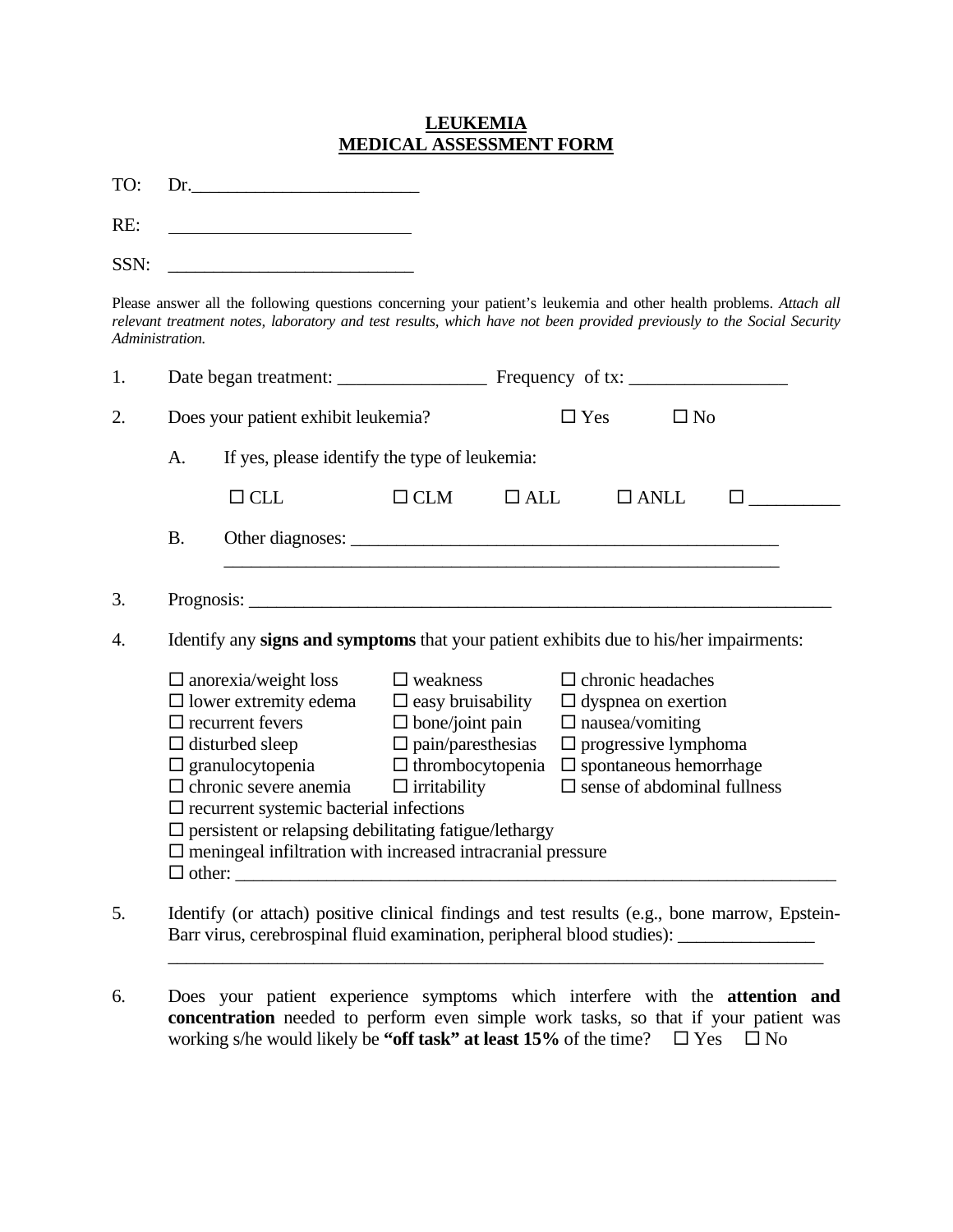- 7. If your patient was placed in a competitive job, identify those aspects of **workplace stress** that your patient would be **unable to perform** or be exposed to:
	- $\Box$  routine, repetitive tasks at consistent pace
	- $\Box$  detailed or complicated tasks<br> $\Box$  frequent interaction with cow
	- frequent interaction with coworkers/supervisors/public
	- $\Box$  fast-paced tasks (e.g., production line)
- 8. Identify any **side effects** of any medications which may have implications for working:  $\Box$  drowsiness/sedation  $\Box$  other:
- 9. As a result of your patient's impairment(s), estimate your patient's functional limitations assuming your patient was placed in a competitive work situation on an ongoing basis:
	- A. How many city blocks can the patient **walk** without rest or severe pain? \_\_\_\_\_\_\_\_
	- B. Please circle the hours and/or minutes that your patient can *continuously* **sit and stand** *at one time:*

|  | Sit: | 0 5 10 15 20 30 45 |                                                            | 1 2 More than 2 |
|--|------|--------------------|------------------------------------------------------------|-----------------|
|  |      | <b>Minutes</b>     |                                                            | <b>Hours</b>    |
|  |      |                    | What must your patient usually do after sitting this long? |                 |
|  | walk | $\Box$ stand       | $\Box$ lie down $\Box$ other:                              |                 |

| Stand: | 0 5 10 20 30 45                                             | 1 2 More than 2 |
|--------|-------------------------------------------------------------|-----------------|
|        | <b>Minutes</b>                                              | <b>Hours</b>    |
|        | What must your patient usually do after standing this long? |                 |
| walk   | $\Box$ sit $\Box$ lie down $\Box$ other:                    |                 |

C. Please indicate how long your patient can sit and stand/walk *total in an eight-hour work day* (with normal breaks)? Sit Stand/Walk

| $\ldots$ | ~~ |                   |
|----------|----|-------------------|
|          |    | less than 2 hours |
|          |    | about 2 hours     |
|          |    | about 4 hours     |
|          |    | at least 6 hours  |

D. Due to your patient's impairment(s), if your patient will sometimes need to take unscheduled **breaks** (for at least several minutes duration) during an average eighthour workday, **how many times** during an average workday do you expect this to happen?

0 1 2 3 4 5 6 7 8 9 10 more than 10